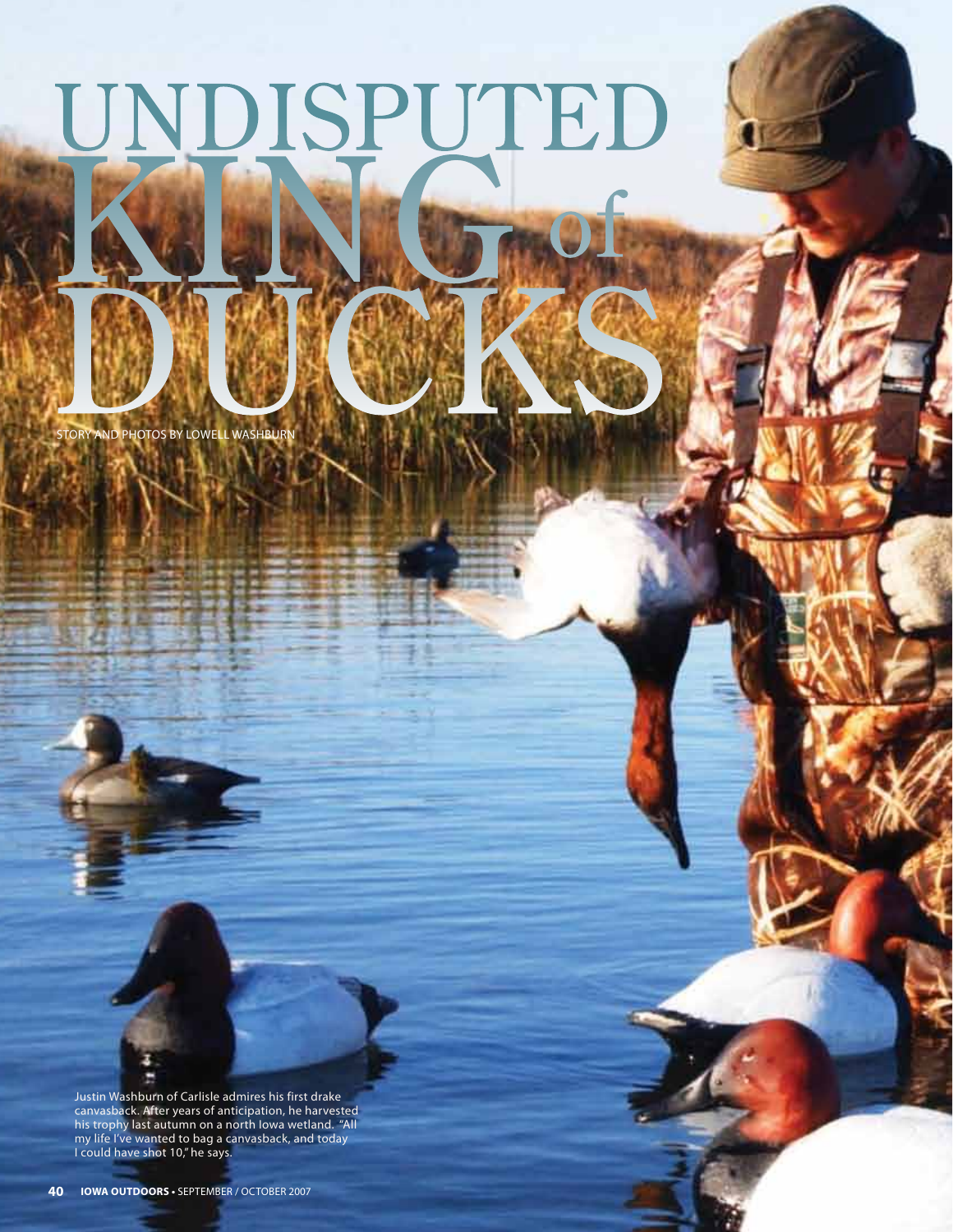may have just shot my last duck of the season. It's late in the year,<br>and today is one of those brutally cold, blue-finger mornings. Wind<br>is roaring out of the northwest and the lake has become a cauldron<br>of dark waves. Ni may have just shot my last duck of the season. It's late in the year, and today is one of those brutally cold, blue-finger mornings. Wind is roaring out of the northwest and the lake has become a cauldron of dark waves. Nighttime temps dropped into the single digits with and the lowering sky is beginning to spit serious snow.

For local duck hunters, it's the final hurrah. By now ever yone has concentrated along protected shorelines of large lakes and reser voirs. It is the only game in town. But even deep water has its limits. When these howling winds finally blow themselves out, even the biggest lakes will ice shut and fall will be over. Things could be a whole lot worse though. The duck in hand is a prime drake canvasback—the King of Ducks.

Arriving on the edge of the winter storm, the drake was traveling alone. Boring straight into the teeth of the wind, it was obvious the big diver was looking for company. I spotted the can' about the same time he spotted the decoys. In spite of the distance, the bird's huge size, powerful flight and fighter jet profile left no doubt as to its identity.

During late season, my rig always includes at least a few canvasback decoys. We usually don't see that many, but when it comes to canvasback ducks, "Be prepared" is our motto. Today I had 15 of the brightly colored counterfeits riding the chop.

Upon spotting the spread, the drake immediately executed a sharp left bank and headed straight for us. Upon arrival, he quickly lowered his oversized, webbed landing gear. But the big duck had come in too hot for an easy touchdown. At the last second he retracted the webs to bleed off more speed with a second pass.

But by now the duck was in our face, and I decided to take the shot head on. I fired, and as the drake folded, iner tia took over bringing the bird closer yet. So close that I leaned left to avoid being struck. The drake thudded into the soft bank directly between me and my canine companion, Tucker. We both bore a look of astonishment over this highly unusual development.

Not wanting to shirk his duty as a nonslip retriever, the Labrador simply reached down, picked up the duck, and handed it to me. Neither one of us moved so much as an inch from our seats. If this was indeed going to be the year's final duck, it would be a memorable conclusion to a great season.

No matter who you are or where you hunt, bagging a prime drake canvasback is a signature moment. The dog and I decided to celebrate by consuming the last of our ham on rye sandwiches. Tucker is the only Labrador I know who enjoys a good strong horseradish with his ham. Once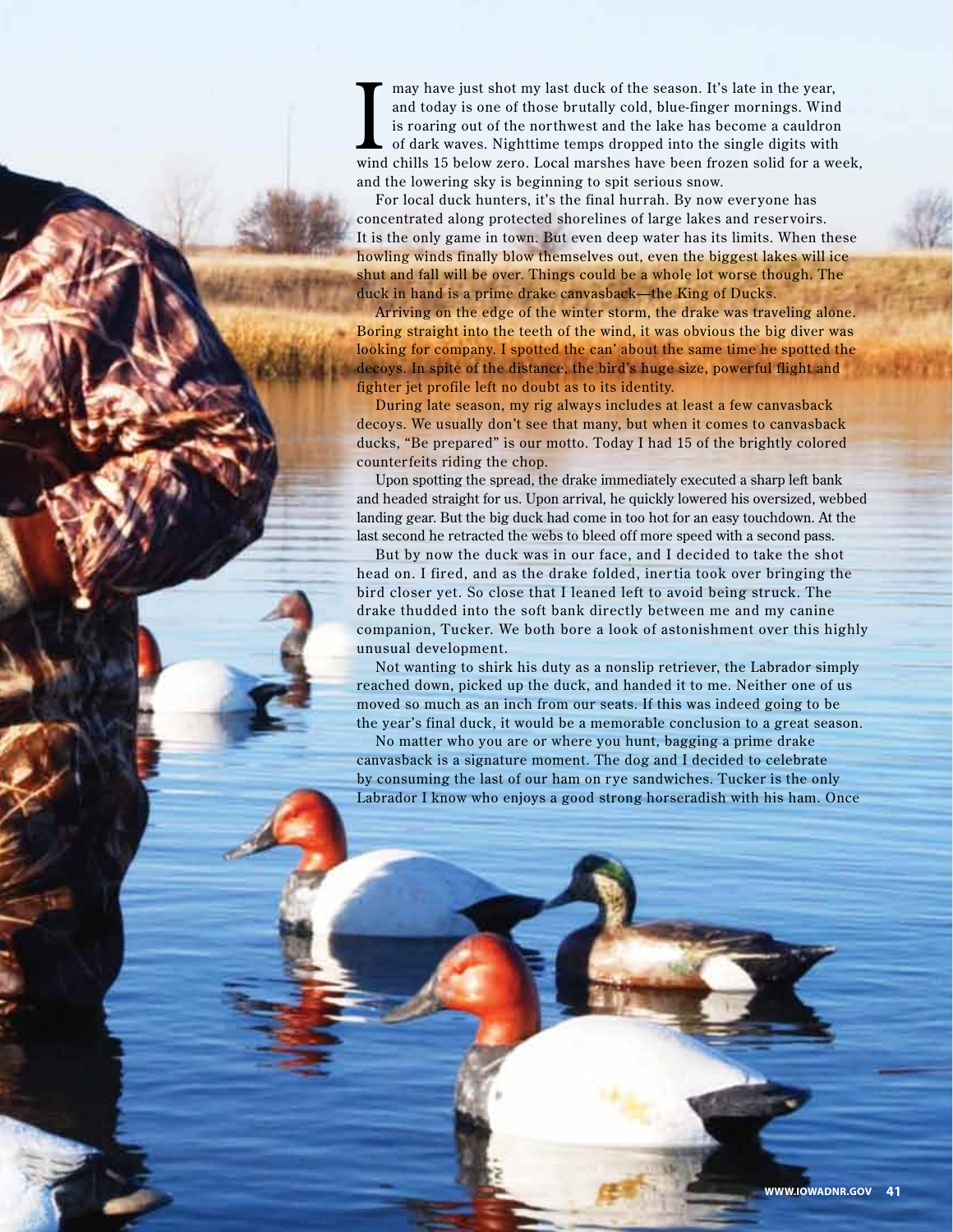the food was gone, I poured the last half-cup of lukewarm coffee.

As I continued to scan the whitecaps for the next approaching flock, my gaze kept returning to the slain canvasback. As I admired the bird, I replayed a mental tape of what had become a most rewarding Iowa duck season.

As usual, the season began with September teal and wood ducks followed by a severe case of mid-season doldrums. The weather was warm and the migration slow. By late October, most hunters had stashed their duck decoys and switched to pheasants or archery deer.

But good things come to those who wait. Waterfowlers who stuck to their marshes witnessed large numbers of diving and puddle ducks invade the state during the night of Oct. 31. It was the season's most spectacular migration. The flight included ever ything from redheads to green-wings, mallards to bluebills. Most notable, were the amazing numbers of canvasback ducks.

Appearing from the north in ragged lines and sharp v-formation, the cans' arrived in waves. As new flocks continued to descend on interior lakes and marshes, it soon became apparent the migration had become something out of the ordinary.

Although the regal canvasback is regarded as the continent's premier waterfowl, most hunters have never bagged one. More so than most species, canvasbacks have highly specialized food and habitat requirements. In Iowa, the bulk of the fall migration occurs along the Mississippi River where peak numbers of 250,000 to 300,000 canvasbacks gather late each autumn to feed on submerged beds of aquatic wild celer y. But on Iowa's interior waters it's a different story. During most seasons canvasback hunting is, at best, a hit or miss, here today gone tomorrow, proposition.

But just because most contemporary hunters have never had an opportunity to bag this trophy species doesn't mean they don't want to. My nephew, Justin, is a good example. Although an enthusiastic waterfowl hunter for several years, Justin has seen but never bagged a canvasback. When I phoned to report an eye-popping, mega-flight of cans' was occupying the waters of our favorite Honey Hole, he lost no time in making plans to drive up from Carlisle to join my brother Sterling and me for a weekend hunt in northern Cerro Gordo County.

I love it when a plan comes together, and this hunt proved to be one of those times. Saturday dawned clear and crisp. The wind was favorable and ducks were flying in all directions. The first flock arrived at sunrise. Stunning in the early morning light, there were seven of them. A tight squadron of fighters—all drakes—bore telltale canvas-white backs, bull necks and sculpted chestnut heads. The birds lost no time in coming to the decoys.

"Get ready," I whispered. "Remember, you can only shoot one." Although the daily bag limit on ducks is six, federal law dictates only one may be a canvasback. As the ducks arrived, we shouldered the guns and fired. At the sound of the shots, three magnificent, bull canvasbacks simultaneously fell from the flock.

Sleek and fat, the birds were perfect. My brother and I were pleased, but Justin was downright elated. While Sterling and I mused over the prospects of roast canvasback, currant jelly and wild rice in our Clear Lake homes, Justin was planning a trip to the taxidermist.

The sharp whistle of flaring wings broke our trance, and we returned to the hunt. Justin killed a mallard and then a bluebill. But his eyes rarely strayed from the real prize of the day—his first feather-perfect, shot-over-thedecoys, drake canvasback.

The sun cleared the horizon, and the flight continued. Best of all, the flocks of cans' kept coming. Some birds simply strafed the decoys while others piled in as if they expected to spend the winter. One squadron of 10 nearly took Justin's cap off as they passed within six feet of our cattail blind. For the canvasback devotee, it was the duck show of a lifetime. Justin's grin spread from ear to ear.

"This is just unbelievable," he proclaimed. "All my life I've wanted to get a canvasback duck and today they're everywhere. I could have shot at least 10 by now. This is unreal."

The weekend passed all too quickly. But as the migration continued, flocks of migrating canvasbacks remained a common sight for several more days. By Thanksgiving, the cold weather had set in for real. Another season's Big Push became history as most ducks moved on. Crouched along this rocky shoreline today, only a few stragglers, including the odd canvasback, still arrive from the north.

Soon January blizzards will rage across familiar landscapes. No matter. I'll still have plenty of pleasant autumn memories to keep me warm. The thing I'll remember most about this season is the rare thrill of decoying canvasbacks and the timeless expression on a young hunter's face when he finally met the undisputed King of Ducks.

**Opposite Page, bottom Right Corner:** Wildlife biologist Bill Ohde bands a drake canvasback on the Upper Mississippi River. The 'can's primary breeding grounds are in prairie Manitoba. Each year, as the birds move southward during fall migration, up to 80 percent of the entire population will stage in Iowa along the Upper Mississippi. Band recoveries reveal that upon leaving Iowa, the birds take one of two routes. One path leads to coastal wetlands in the Gulf of Mexico. The majority of canvasbacks, however, head east from Iowa toward the famed habitats of the Atlantic seaboard's Chesapeake Bay.

The reason so many canvasbacks are attracted to Iowa is the abundance of wild celery along the Mississippi. But scientists worry that concentrating up to 300,000 of the birds into one spot could spell trouble. Should an oil or chemical spill occur near the feeding grounds, it could not only mean the loss of thousands of birds, but result in the destruction of hundreds of acres of forage as well. During the 1960s, a spill killed 10,000 waterfowl.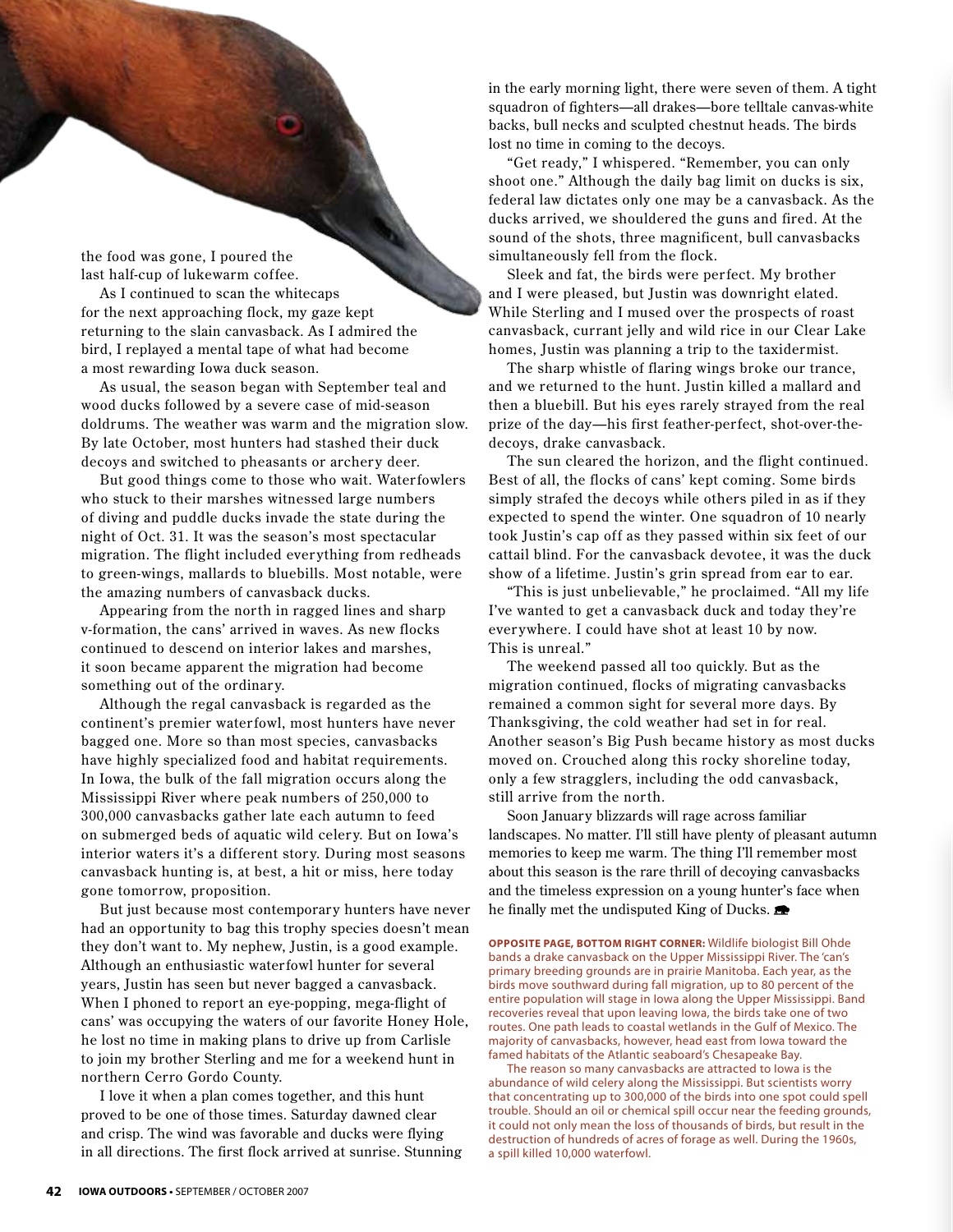







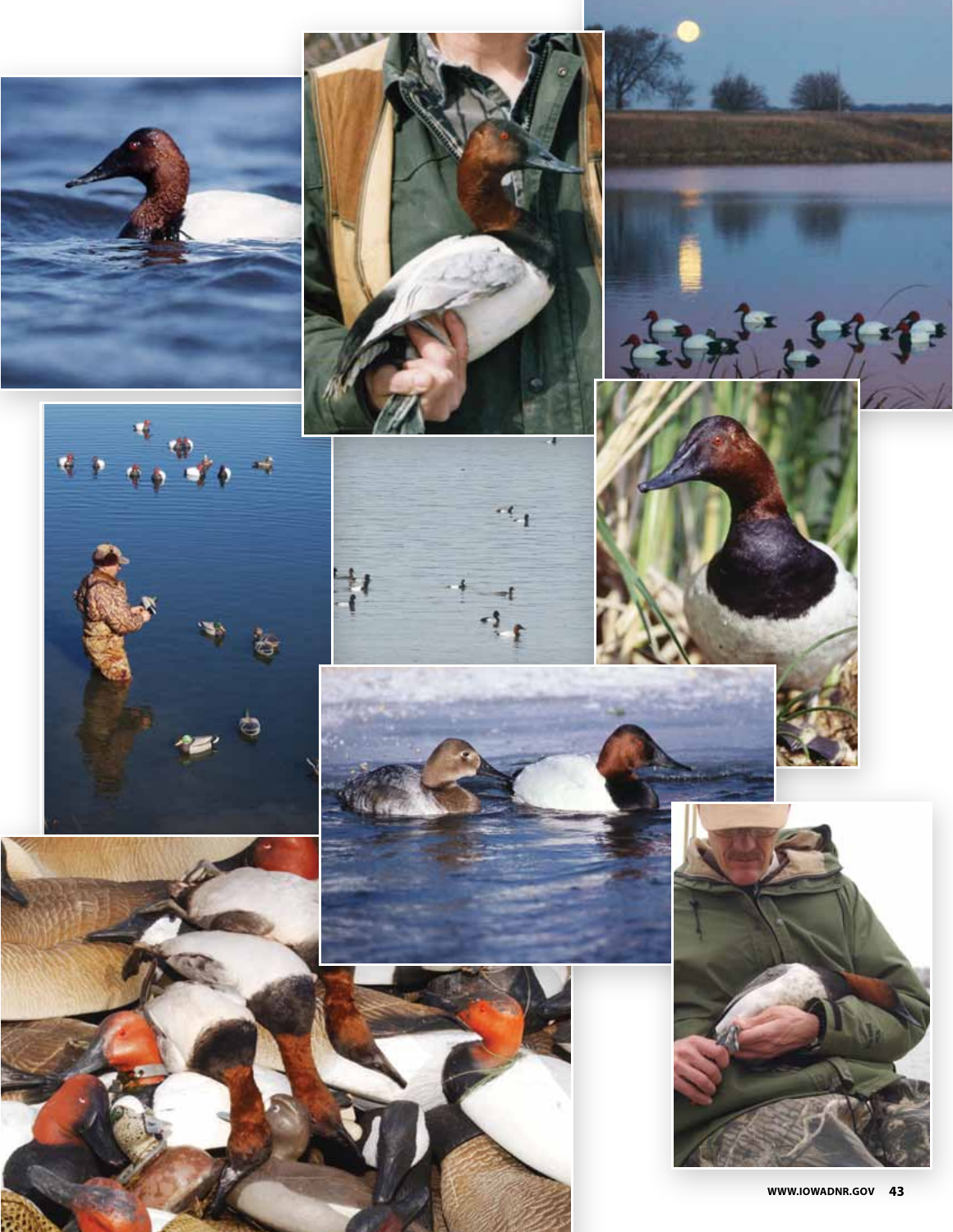"We offer no apology for thus elevating the lordly canvasback to a classical role, for among duck-minded people he has long been the 'gold standard' against which all lesser fry are weighed and measured." *–Aldo Leopold, (1887-1948)* **Iowa-born conservationist and author of the classic,** *A Sand County Almanac.* **Leopold was born, raised and now buried in Burlington.**

## **CANVASBACK DUCKS PROVIDE GOLD STANDARD FOR EARLY AMERICAN HUNTING**

**Swift of wing and unique in profile,** canvasback ducks are prized beyond measure.

Hunting with handmade bows and flint-tipped arrows, American Indians first realized the species' potential. Prehistoric hunters fashioned life-sized, realistic decoys from tule or cattail stalks colored with natural pigments or covered with canvasback skins.

Tender roots and shoots of aquatic wild celery are the canvasback's favorite food. Pioneers were quick to discover the flavorful flesh surpassed other wild fare. As civilization spread along the Eastern seaboard, the species became the foundation for an infamous era of commercial gunning. Perhaps nowhere on Earth was the shameful extravagance of market hunting carried to greater extremes than along the mighty Chesapeake Bay. For a few decades, these vast waters became the backdrop for the greatest duck hunt the world has ever known. Unfathomable numbers of migrating canvasbacks arrived from the north each winter to feed on 100-mile-square beds of wild celery.

Here, among the shallows of the famed Susquehanna Flats, professional hunters plied their trade with deadly precision. When the morning's shoot began, disturbed flocks resembled undulating plumes of smoke as they rose and fell across the Chesapeake. On a good day, a single gunner would bag more wild ducks than modern hunters take in a lifetime.

At Boston, Philadelphia or Washington markets, prime celery-fed 'cans fetched twice the price of lesser fowl. Small wonder why professional hunters soon called canvasbacks *The King of Ducks.*

The impressive flocks captured the attention of pleasure hunters, too. Listed among the canvasback's ardent admirers were presidents Ulysses S. Grant, Benjamin Harrison and Grover Cleveland.

As settlers moved into Iowa, they quickly capitalized on the territory's rich waterfowl resources, including abundant canvasback ducks. Although there were no seasons or limits, wetlands were abundant and pioneers simply hunted for food. As post Civil War railways surged west across prairies, for the first time, market hunting in Iowa became practical.

Although ducks were sold at markets in Iowa's larger population centers, such as the Quad Cities, most were shipped to Chicago or New York. The slaughter was appalling. According to historian Jack Musgrove, market gunners near Spirit Lake bagged 2,000 to 3,000 ducks per hunter per year. Other "professional" market hunters tallied averages of 100 or more per day. At Clear Lake, migrating ducks were shot as they flew over the lake's west side Sand Bar peninsula and hauled by horse and wagon to Clear Lake for sale in local markets, or railed to Chicago. Green-winged teal, mallard and canvasbacks were regular seasonal menu items at Main Street's Lake Hotel.

In Iowa, as elsewhere, the King of Ducks reigned king of the market. While fresh mallards sold for \$7 a dozen, canvasbacks brought \$15.

Although the market gunning carnage seems excessive and inexcusable, in early America, our vast treasure of natural resources was considered limitless. As the folly of this logic became evident, market gunners were legislated from existence.

While early commercial hunters exacted a heavy toll on canvasback populations, their combined impact was minuscule compared to the havoc wrought by drainage of prairie nesting grounds and degradation of wintering areas.

**worth a read:** *A complete history of Iowa market hunting can be found in Jim Dinsmore's* **A Country So Full Of Game***, available from the University of Iowa Press. 261 pp, 19 photos, 28 drawings, 13 maps,* **\$17.95 paperback. Order at 800-621-2736.**